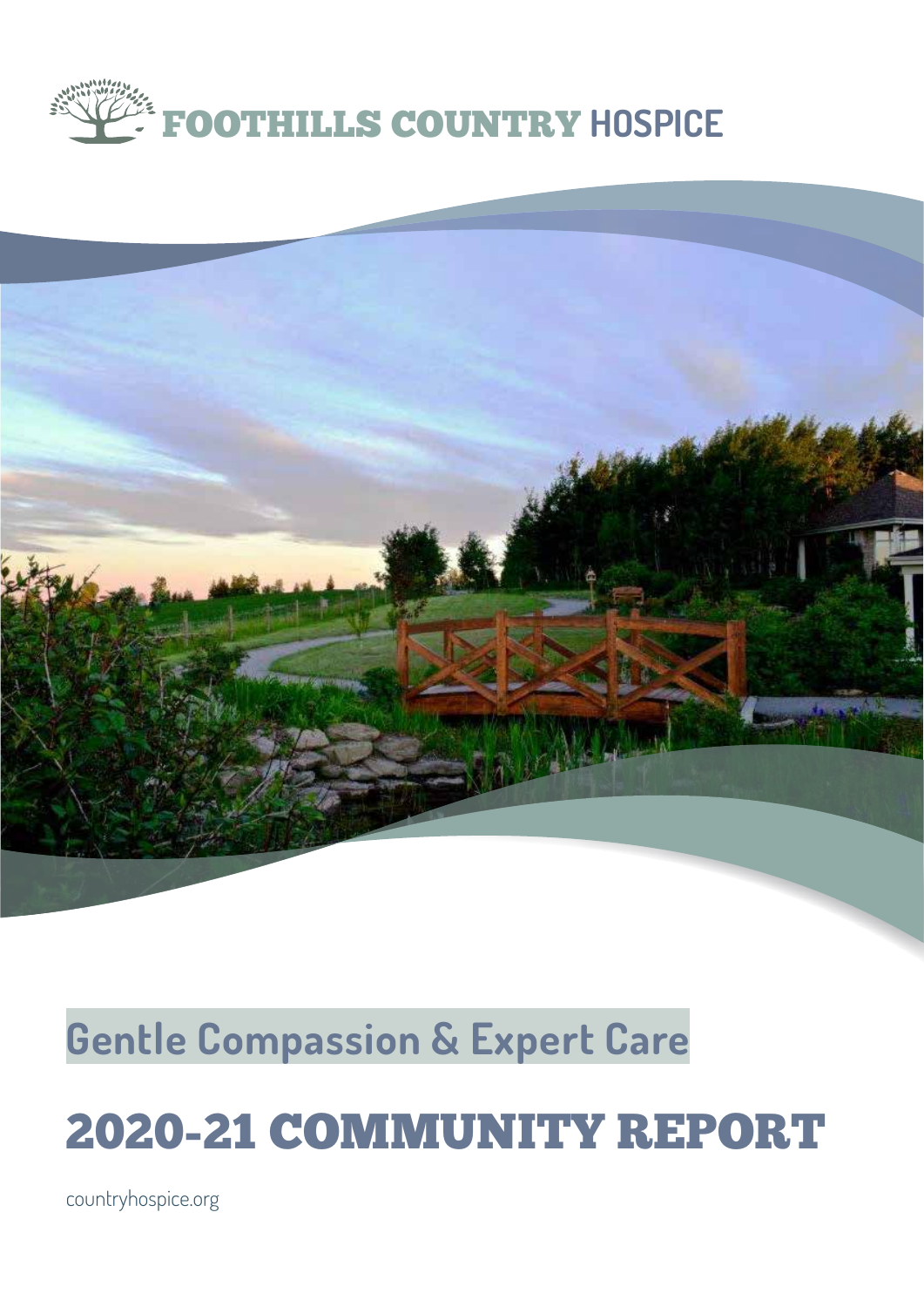#### **2020-21 Community Report**

### TABLE OF CONTENTS

| <b>Message To Supporters</b> | 3  |
|------------------------------|----|
| <b>Our Purpose</b>           | 4  |
| Our Impact                   | 6  |
| <b>Our Programs</b>          | 7  |
| <b>Our Services</b>          | 8  |
| <b>Our Volunteers</b>        | 10 |
| <b>Our Finances</b>          | 12 |
| <b>Ways To Give</b>          | 13 |
| <b>Our Supporters</b>        | 14 |
| 2020-21 Board of Directors   |    |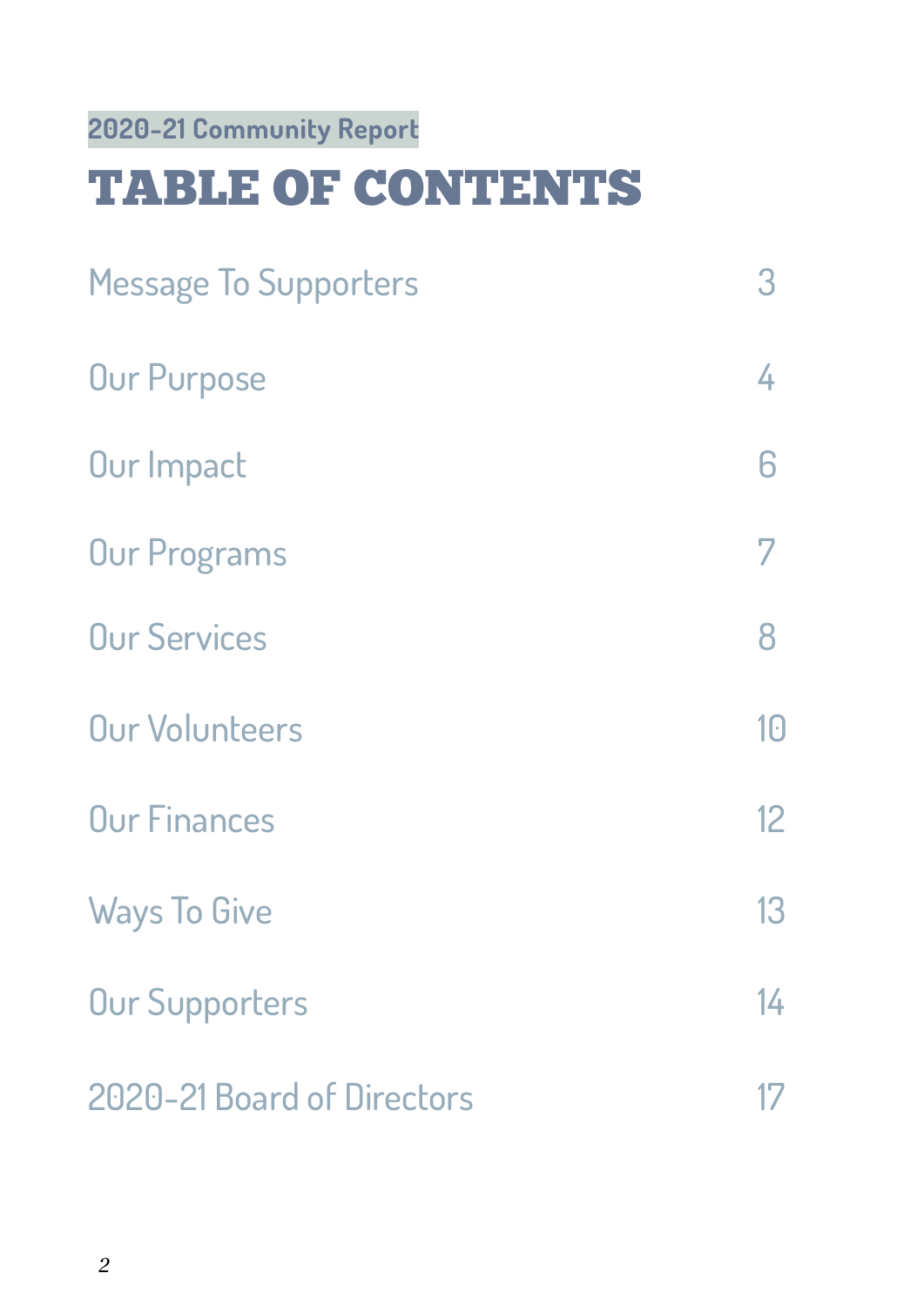### MESSAGE TO SUPPORTERS



*I would typically highlight the many successes and challenges of the past year in my report to you, however this year I'm choosing to recognize and applaud our entire hospice team for their valour in the face of a global pandemic.*

*As we entered 2020, little did we know we would be faced with immeasurable changes to how we would provide care, comfort, and support to our patients, families, and each other. Hugs to comfort, shaking of hands, and all physical touching quickly became a thing of the past with the onset of COVID-19. This pandemic greatly altered our way of providing care and put a tremendous strain on our entire hospice team of staff, Doctors, and volunteers.* 

*We now had a new normal. As our volunteers (75+) were restricted from entering our hospice we adjusted our sails, put on many different hats, and did our absolute best to care for and console patients, families, and each other. I cannot emphasize enough how incredibly proud I am of our extraordinary team. Their commitment, dedication, and support of each other was and still is second to none.* 

*We also realize many of you have struggled greatly during this global pandemic, and we are most grateful to those who have managed to continue supporting our Hospice – whether by volunteering your time, offering words of encouragement or monetary support. Your generosity and kind spirit is what keeps our doors open, and I thank you from the bottom of my heart.*

Dawn Elliott, Executive Director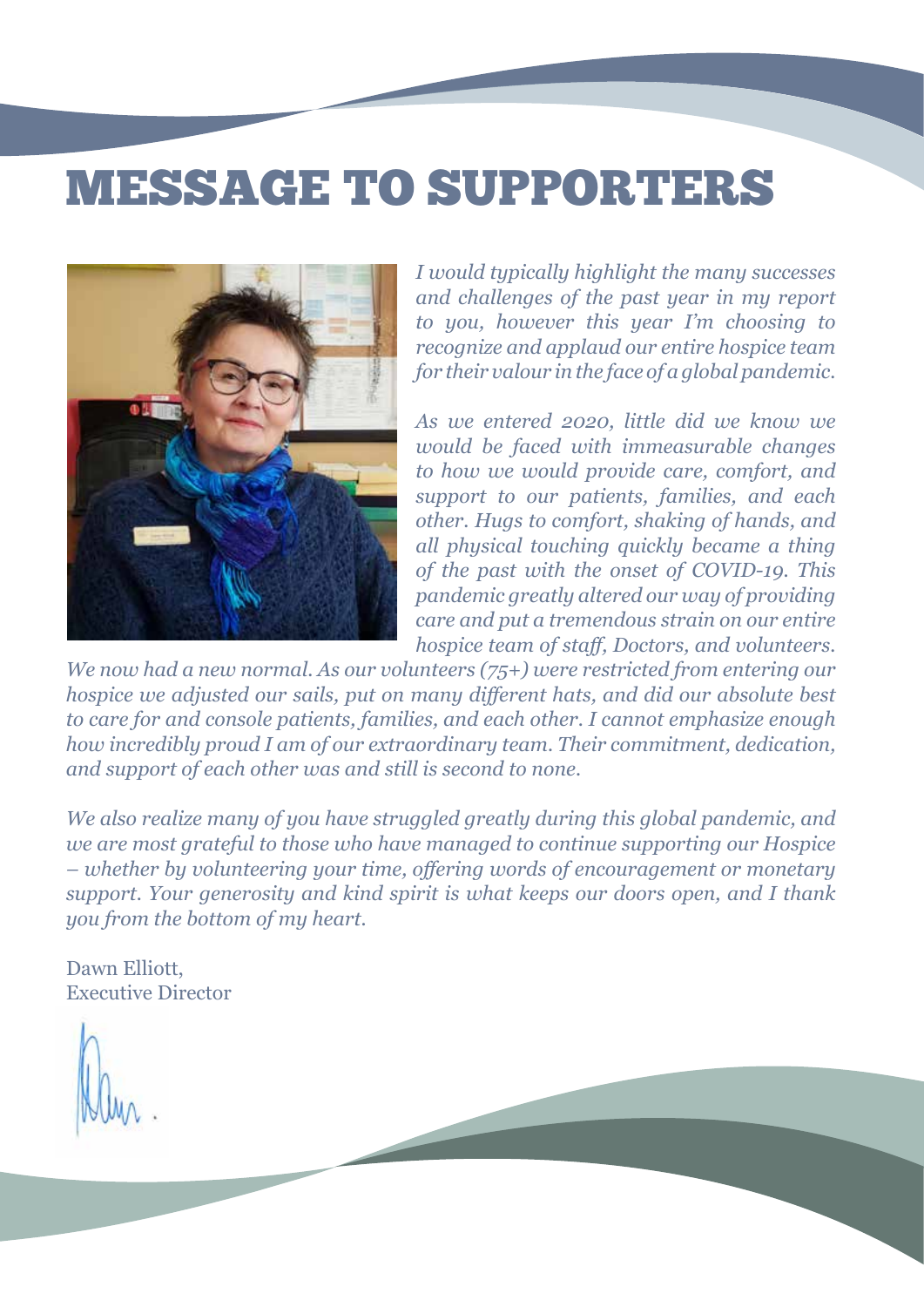**<u>f</u>forms** They treat every patient and family that enters their facility as their **own family. They walked with my mother on her final journey and sat with my father during his darkest days. I can assure you my mother went in peace solely from the level of care and compassion she received.** 

-Derek Smith

### OUR PURPOSE

### **Mission**

*Embracing quality in living, compassion in death, and support in bereavement to the Foothills community*

### Vision

*Reaching beyond our hospice walls to help one another through the end of life's journey.*

### Values

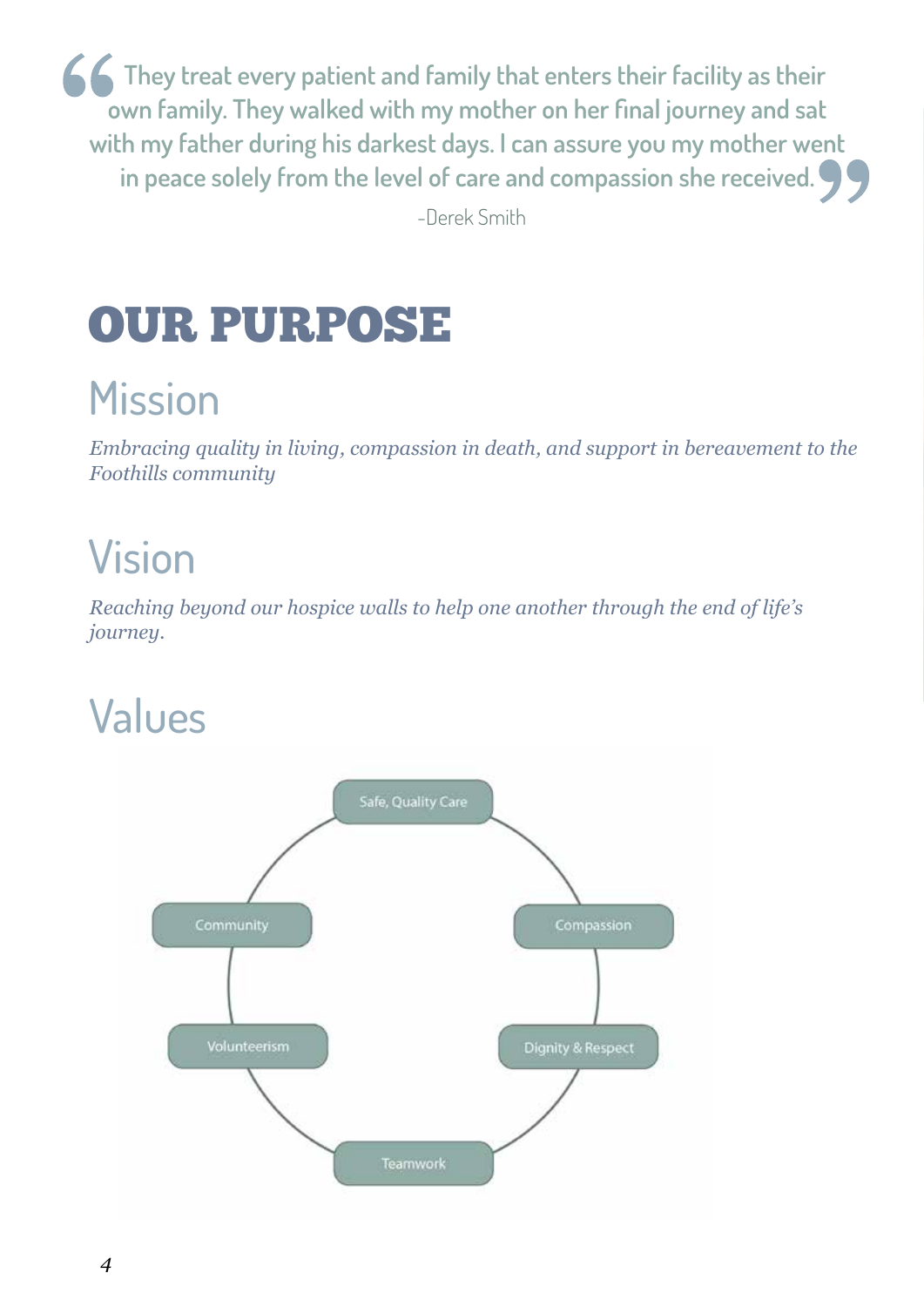

*different and each person grieves differently.* 

### **Goals**

- *1. Foothills Country Hospice Society will achieve long-term financial sustainability.*
- *2. Foothills Country Hospice Society is committed to excellence in safe, quality, family-centred care.*
- *3. Foothills Country Hospice Society will continue to embrace a culture that reflects our values.*
- *4. Foothills Country Hospice Society will broaden our reach to encompass compassionate community programming in the Foothills region.*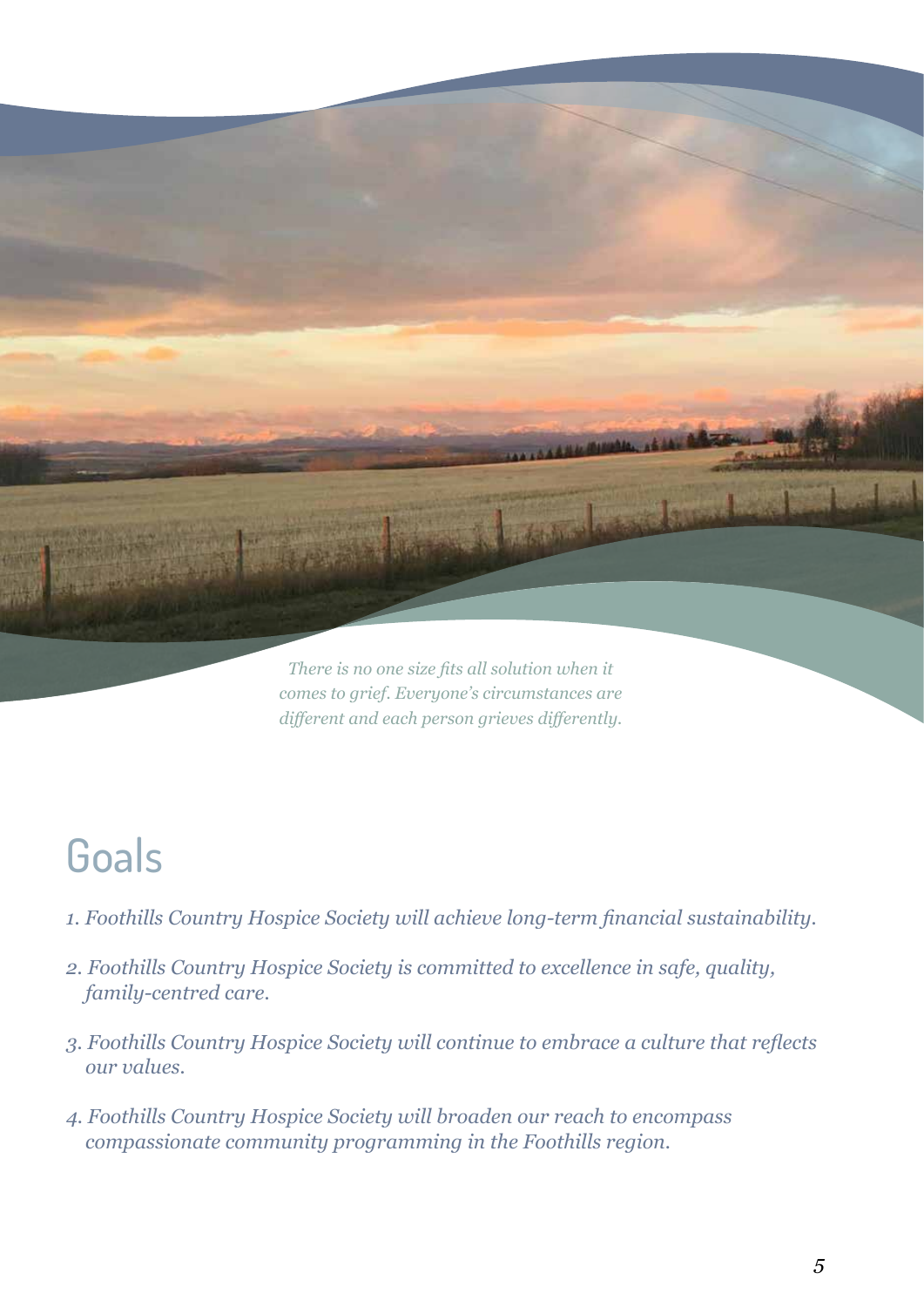

**Patients were provided with gentle compassion & expert care**

### OUR IMPACT

### The Hospice Difference

*"Unlike the sobering atmosphere of a hospital, Foothills Country Hospice emanates sweet solitude and soulful comfort, welcoming terminally ill patients and their families into the warm embrace of hospice care. It is a merciful stopover on the homestretch of life."* -Pat Fream, Journalist - Routes Magazine

**Since opening our doors in January 2008, we have cared for 1,227 patients and provided bereavement support to their loved ones**

**DID YOU KNOW? There is NO COST to patients for their stay or meals.**



**Days was the average length of stay at our rural hospice home**

### Resident Demographics



### Comforts of Home

Foothills Country Hospice is located 1.5 km north of Okotoks on an 8-acre parcel of land, neighbouring golden wheat fields and nestled among forested landscapes with mountain views.

Our eight bed, 13,500 sq. ft. rural hospice home is designed to care for terminally ill adults and their loved ones in their final days or months of life. Attention is paid to physical needs, expert pain and symptom management, emotional and spiritual well-being and bereavement care.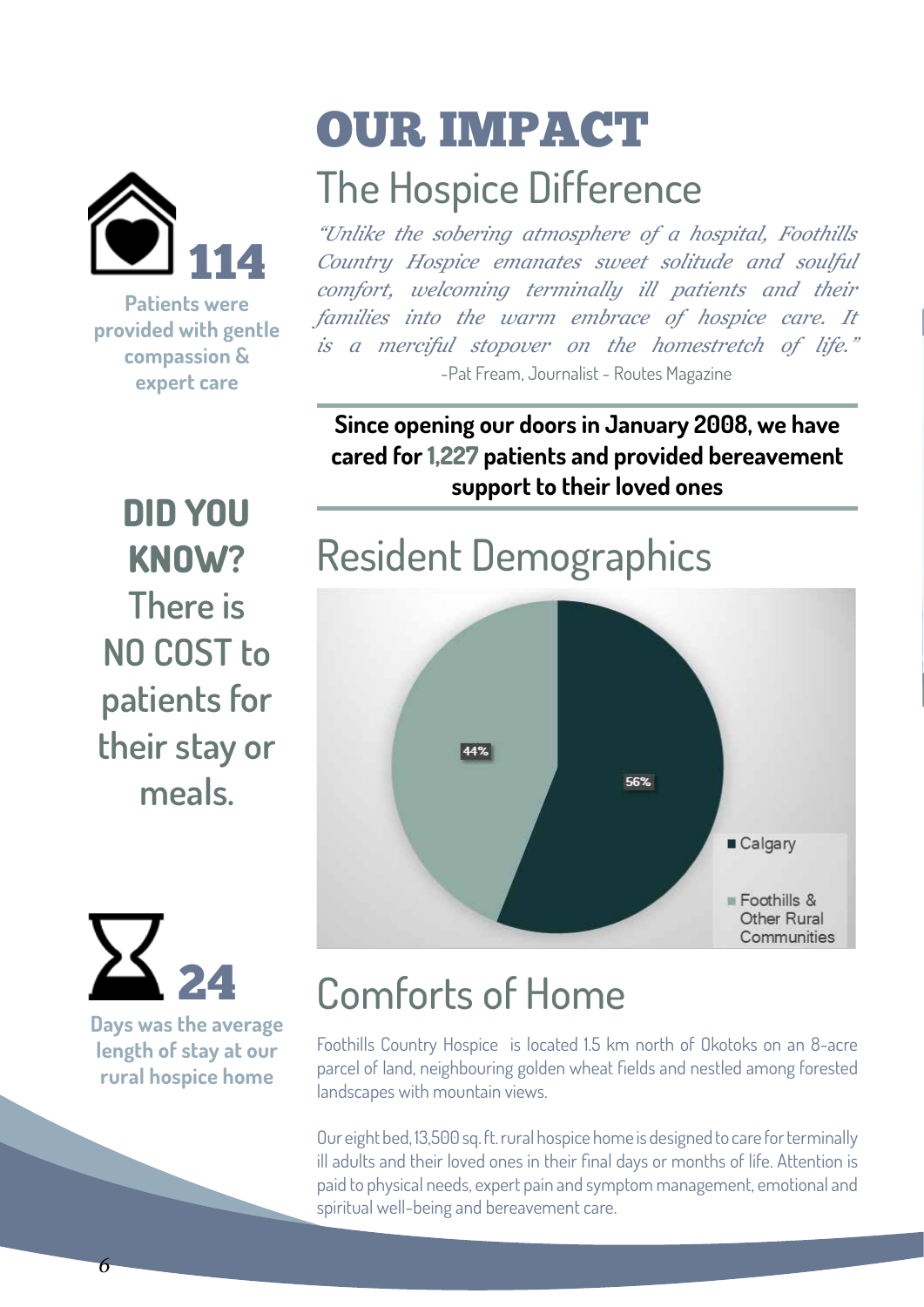### OUR PROGRAMS

*There is no one size fits all solution when it comes to grief. We want to help those who have experienced a loss find meaning and move through the stages of grief to begin the healing process.* 



#### **Grief Connections**

Now offered both in-person and virtually, our monthly grief group is open to anyone who has experienced the loss of a loved one.

Participants can expect a monthly topic for discussion and a safe space for connection, sharing your loved one's story and building peer relationships.

#### **Compassionate Conversations**

Specialty trained bereavement volunteers will schedule regular calls with grieving family members to offer a supportive, compassionate ear as their grief journey unfolds.

If issues arise that are more in-depth or require further supports, volunteers will engage our social worker and additional grief resources will be made available.

# 8 Å Å

**Individuals received grief counselling, free of charge. Grief Counselling**





**Bereaved individuals participated in Compassionate Conversations**



**Bereavement phone calls were made by Hospice volunteers to program participants**

**Note:** Due to staff vacancies and COVID restrictions, in person programming didn't resume until November 2020.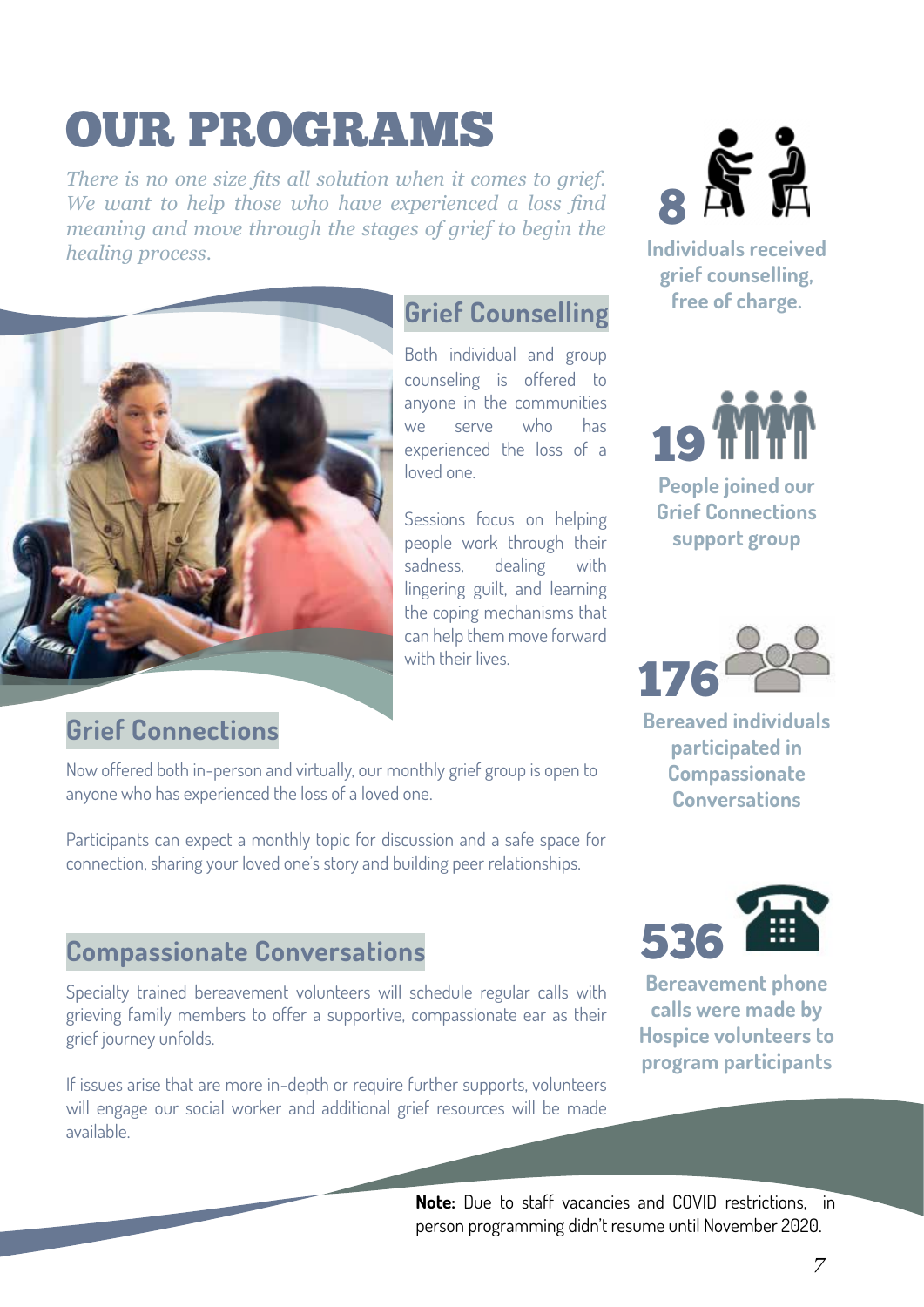### OUR SERVICES



#### **AROUND THE CLOCK END-OF-LIFE CARE** PATIENT CARE

Our professionally trained staff & volunteers provide around-the-clock end of life care, specializing in expert pain & symptom management, emotional & spiritual wellbeing and bereavement support. The focus of our care is on quality of life and we welcome patient and family input into all aspects of our service delivery.



#### **ADVOCATING FOR PATIENT & FAMILY WELL-BEING** FAMILY SUPPORT

An integral part of our health care team, our Social Worker meets with patients to learn about their family history; listen to their expressed needs; help families determine what is most important; and offer resource information on financial concerns, legal issues, and end-of-life planning.



#### **WE ALL GRIEVE DIFFERENTLY** GRIEF SUPPORT

There is no one size fits all solution when it comes to grief. Everyone's circumstances are different and each person grieves differently. We offer three types of bereavement programming to suite the differing needs of our clients. All grief programs are open to anyone in the communities we serve who has experienced a loss.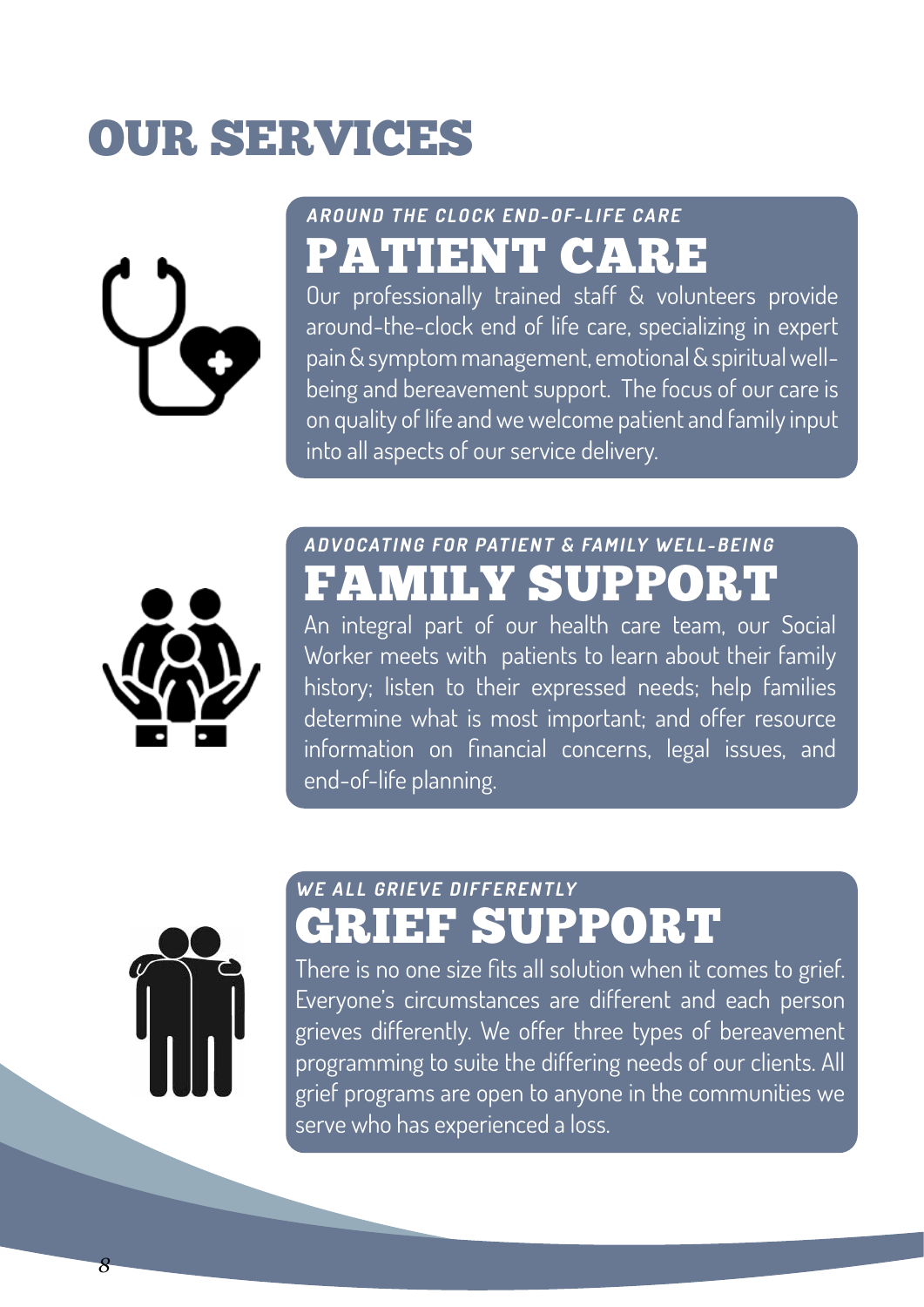## OUR SERVICES

#### **OFFERING SPIRITUAL DISCUSSIONS & CONSULTATIONS** SPIRITUAL CARE

Spiritual support is part of our holistic approach to endof-life care. We are happy to arrange spiritual discussion & consultation, or simply a supportive visit with spiritual care providers in our community. Upon request, we will also liaise with the resident's faith community or make arrangements with local clergy and pastoral care.



#### **WEEKLY VISITS FROM OUR FOUR-LEGGED FRIENDS** PET THERAP

Our pets visit weekly, bringing warmth and comfort to patients and their families. With gentle dispositions, our pets will often seek out those who are upset, snuggling with them when possible and offering companionship. These visits reduce stress and anxiety, provide comfort and bring smiles to everyone's face.



 **Wonderfully kind and AMAZING people. Thank you for the bereavement calls after dad passed. He (and us) couldn't have been in better hands. Your support was and will always be greatly appreciated.** 

-Meg Johnstone, Facebook Review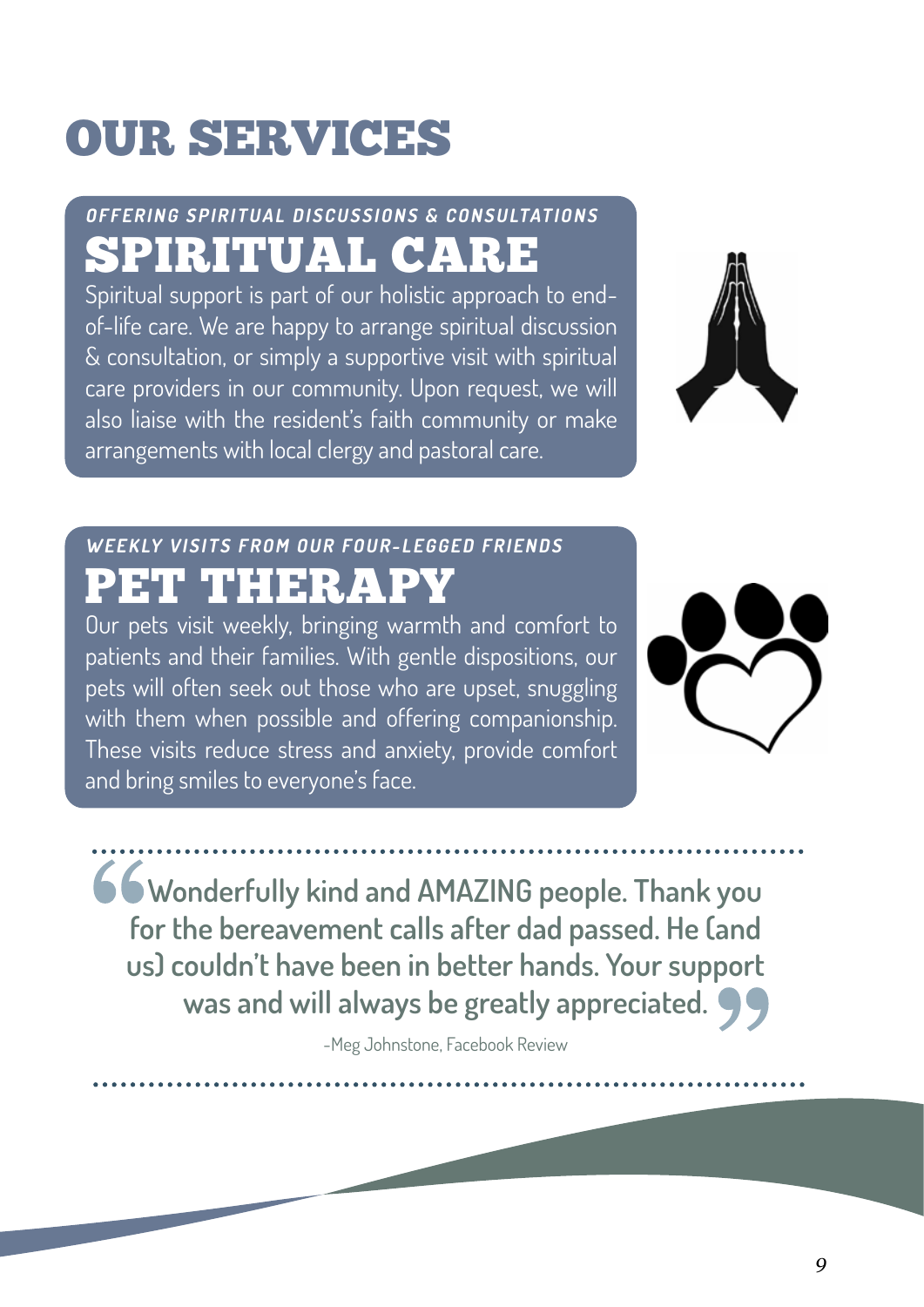### OUR VOLUNTEERS

### **Volunteers Are At The**♥**Of Everything We Do!**



**Volunteers are an integral part of our multidisciplinary team.**

**Plenty of meaningful opportunities to volunteer their time and talents.**

**Ratio of volunteers to Foothills Country Hospice staff is 2:1.**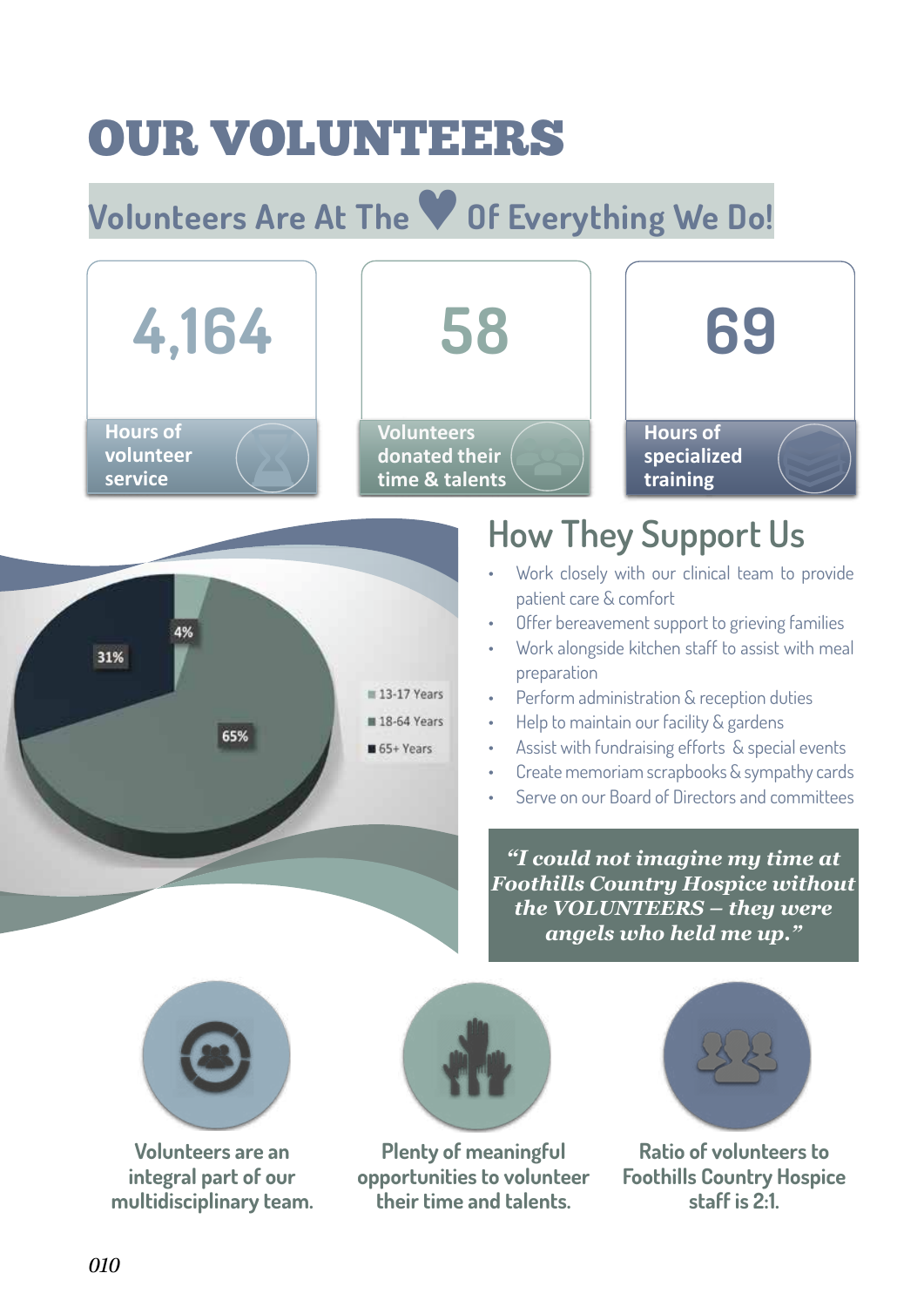







#### **VOLUNTEER TESTIMONIAL**

*"Every day that I leave from my volunteer duties at Foothills Country Hospice, I am, and will always be, eternally thankful for a reason for being! I live for the time I get to come to Hospice and offer what I have left of my life to this truly amazing organization. It is there that I see that there still exists wonderful people that care for the whole person – even us volunteers! I feel a true sense of belonging that I haven't felt in a very, very long time."*



- Lynn (65+), Assists with Reception & Kitchen Duties



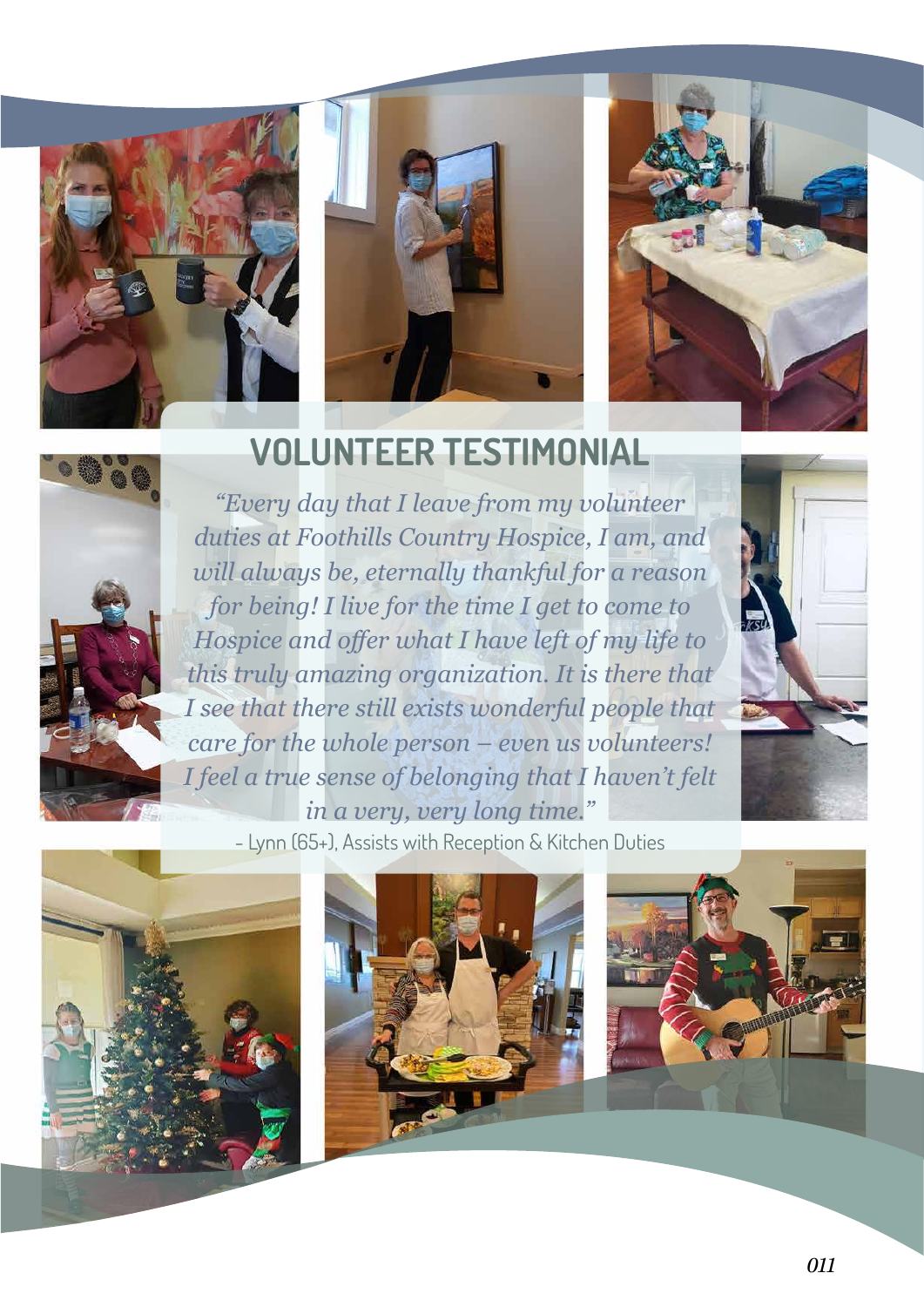#### **DID YOU KNOW?**





### OUR FINANCES

*Foothills Country Hospice Society is a not-for-profit organization incorporated under the Societies Act of Alberta on April 22, 2002 and is a registered charity under the Income Tax Act. The continued operations of Foothills Country Hospice is contingent on the on-going financial support of Alberta Health Services, fundraising activities and private donors.*

#### Where Does Our Money Come From?



### Where Does Your Money Go?

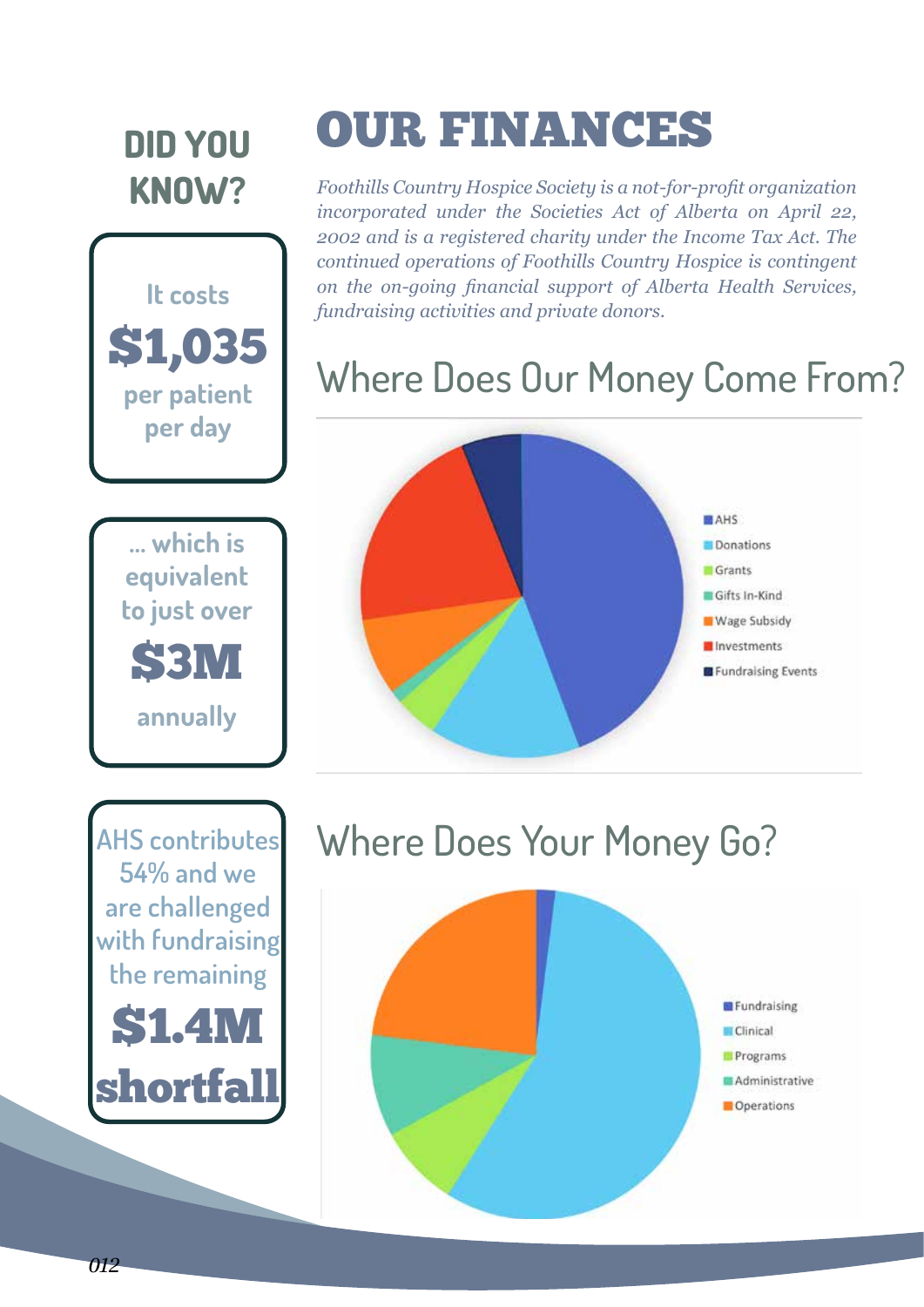### OUR WAYS TO GIVE

#### **Make A Financial Donation**

Help ensure terminally ill adults and their loved ones have access to quality end-of-life and bereavement care - when they need it most. Your donation will help fund our palliative services and bereavement programs for patients, families and community members.

#### **Become A Hospice Hero**

Make a monthly impact and join our Hospice Heroes Monthly Giving Program

- \$25/month provides a full day of home cooked meals and snacks for one patient
- \$60/month supports the purchase of weekly patient linens
- \$80/month provides a counseling session to a grieving person or family
- \$120/month supports the purchase of daily medical supplies required at Foothills Country Hospice.

As a Hospice Hero, you will receive:

- Exclusive updates about the impact of your gift
- A consolidated annual tax receipt in January
- Invitations to all annual Foothills Country Hospice events
- Recognition on future donor wall and in our Community Report

#### **Host A Fundraising Event**

From concerts to art shows, BBQs to fashion shows, people like you have found creative ways to support end-of-life care in the Foothills. By hosting an event in support of Foothills Country Hospice, you would join our community partners who believe in providing expert compassionate care to terminally-ill adults and their loved ones.

#### **Donate Form Our Wish List**

There are a few special items that we would love to have to better assist with providing expert palliative care and bereavement support. If you wish to donate funds towards a specific item, visit our Wish List online at countryhopsice.org/wish-list

#### **Save The Date!**

2022 MAY 8 **Hike For Hospice** Last year we raised \$66,000! Who are you hiking for?

**Rally 4 Hospice** Rev up your engines for our biggest fundraiser of the year! Date TBD

2022

AUG

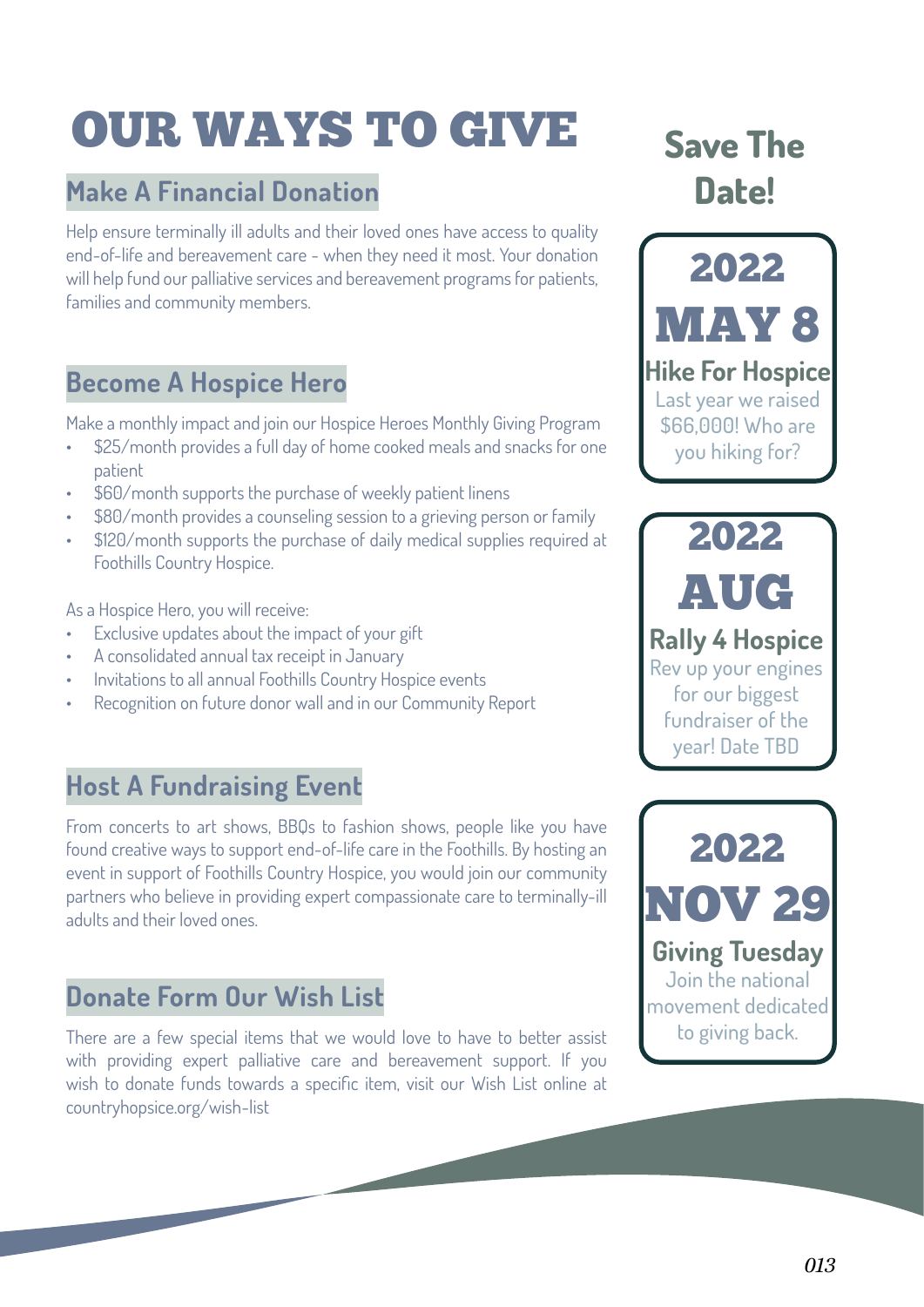### OUR SUPPORTERS

We wish to express our heartfelt **THANKS** to the following people and organizations who have made gifts to our hospice this fiscal year (April 1, 2020 to March 31, 2021). We are most grateful to all our donors and community partners who share in our vision to provide compassionate end-of-life and bereavement care in the Foothills.

#### **3rd Party Fundraisers**

*The following list represents individuals, families, companies & community organizations who support Foothills Country Hospice by independently organizing a fundraiser and donating the proceeds of their efforts:*

abstrAKT Barre Studio Fundraiser Art for Charity by Scott Jackson Bottle Drive by Kinley Thorn Chinook Honey Company Raffle Grad 2020 Vehicle Decals by Koreen Macleod High River Toyota New Vehicle Campaign Silent Auction by Katherine Leicht Western Wheel Cares Yoga For A Cause by Tanya Stembridge

#### **Annual Donors**

*This list recognizes the generosity of individuals, foundations, corporations & community groups who have made a contribution of \$500 or more, including gifts-inkind:*

#### **Undisclosed Donations**

Warnick, Ken & Jane

#### **\$50,000 to \$99,999**

David & Leslie Bissett Fund, Calgary Foundation

#### **\$25,00 to \$49,999**

Bar None Ranches Memorial Foundation Jack Endersby Farms Ltd. Jodie Suitor Consulting Harold and Betty Allsopp Fund At Calgary Foundation Spence, Dorothy & Chris Town of Okotoks, FCSS

#### **\$10,00 to \$24,999**

Castiglione Family Foundation Diana and Francois Poirier **Foundation** Foothills County, FCSS Friesen, Bob & Bev Gardner, Mike Hamilton, Bryan Okotoks Ford Lincoln Order of Saint Lazarus (Calgary Commandery) Quinn, Beejay & Kelly Senior, Maureen Sobeys Okotoks Southern, Margaret The ScotiaMcleod Charitable Foundation

#### **\$5,000 to \$9,999**

Archibald, Sue Bill Smith Marketing Ltd. Bissett, Leslie E.

Currie, Laurie & Ian Curzon, Eleanor Davis, Anthony Fraser Family Foundation Harvey, Katie High River Toyota Huff, George Infinite Chartered Accountants Marchand, Tony Mawer Investments McFarlane Agencies (1976) Ltd. Midwest Sports Ltd. Moore, Sylvia Morberg, Tony Nerland, Carol & Nairn Povhe, Ed Stadnick, Larry & Leslie The Calgary Foundation Webber, Warren Wunderlich, Joyce

#### **\$1,000 to \$4,999**

1st Canadian Medical Supply and **Equipment** Alpine Drywall (Calgary) Ltd. Annapolis Capital Limited Anonymous Associated Canadian Travellers - Calgary Club ATCO EPIC Ball, David &Jody Banks, Jason Barnes, Rick Baxter, Milt Belland, Liane Berry, Margo & Brian Bob Wallace Demolition & Excavation Bordt Stone & Tile Ltd.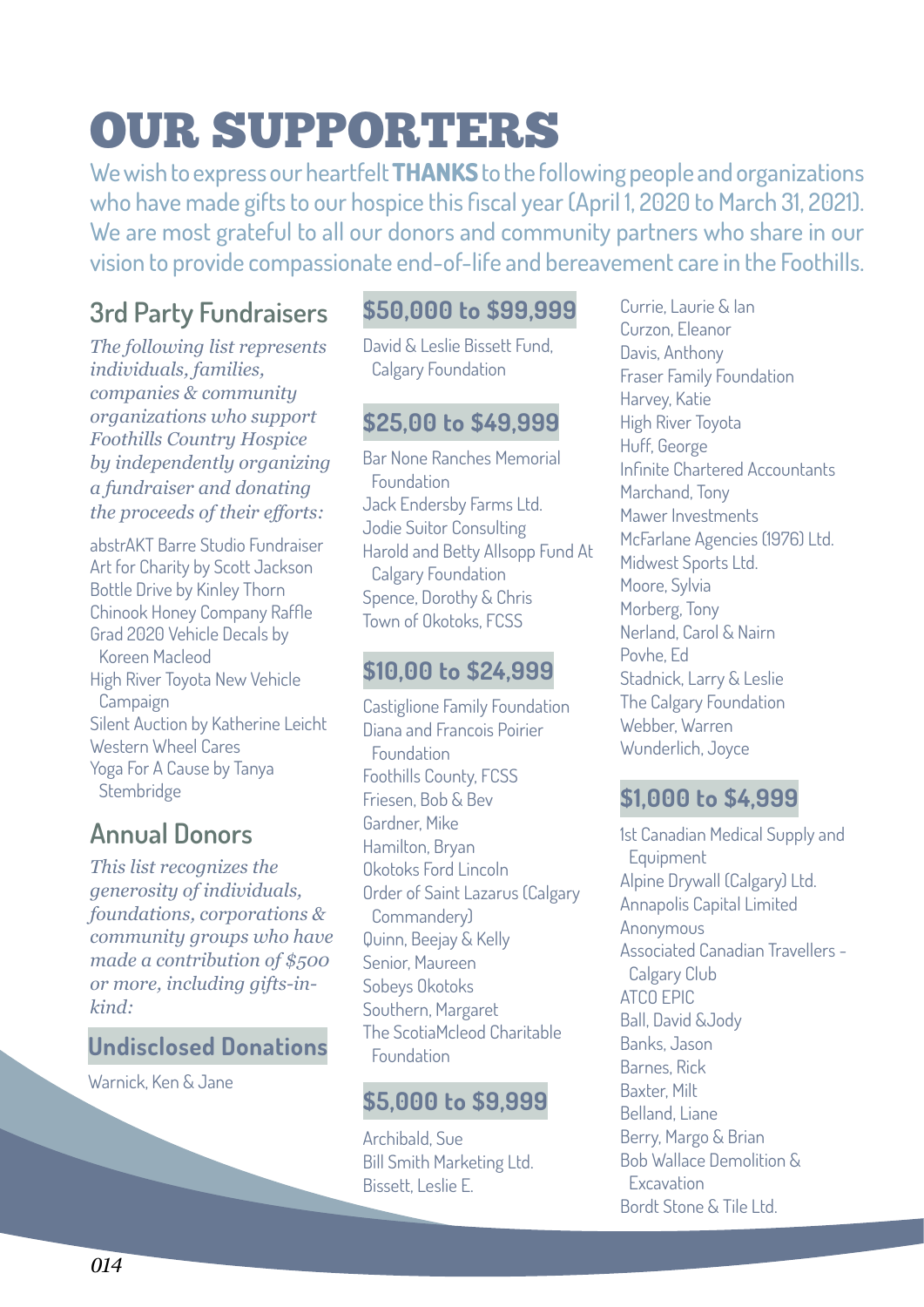#### **\$1,000 to \$4,999 Cont'd**

Bow Mark Paving Brant Lake Wagyu Brasso, Einar & Donna Campbell, Mark W. & Louise **CanadaHelps** Canyon Plumbing & Heating Ltd Cargill Meats Ltd. Carnmoney Golf Club Carpenter, Marilyn & Ted Castiglione, Margie & Norm Cenovus Employee Foundation Cobs Breads Centennial Village & Shawnessy Chunta, Craig DEKORA Staging Inc. Desrochers, Denis & Marlene Doetzel, Laurel Driedger, Harvey Dykstra, Adrian & Judy Effect Therapy Ltd Feedlot Health Management Services Ltd. Francis, Don Fraser, Ashley Frederick, Paul & Linda Gibson, Tannis Michele Google Gordon, Blair & Bev Gordon, Tiffany Gould, Eric & Gail Goulet, Doreen & Derrill Gray, Larry Green, Gerald Hawkins, Stephen Heath, Sheila Heschl, Alfred (Al) Hill, Laird & Lisa James C. Lozinsky Prof. Corp. James, Brett Johnson, Tracy Johnston, Don J. Jones, Jill & Garnet Jones, Richard † Lacey, John Lamb, Julie

Langen, Henry Langford, Jeff Le Boutillier, Peggy Lever, Nives Lift King Longson, Donna & Douglas Lunder, James Macenko Merkley, Sandra MacLeod, Koreen Make IT Inc. Mansfield, Tom & Elaine McDonald, Jim & Prue McGill, Margaret McIntyre, Pam McKelvey, Margaret McLean, Todd McNally, Linda Mendiuk, Brian Miller, Barbara Mills, Heather & Trevor Mobile Solutions Of Calgary Inc. Morasch, Loyde Mowat, Theresa Nagai, Eugene & Pamela No Frills, Okotoks P. Leckie Professional Corporation Parker, Winston + Partaker, Randy Patel, Mitesh Paypal Giving Fund Canada Perkin, Matt Peters, Michael Phillips, Barry Porsche Centre Calgary Pribyl, Anna **Qualico** Rabie, Christo Rainbow Country Dancers Reitenbach, Richard Robinson, Michael P. & Ivy Rogers, Floyd & Heather Rosie Joan Jewelry Rourke, Rose Savartka, Donna Schamp, Kim

Seney, Ray Sheep River Health Trust Shutiak, Teresa Sim, John Smith, Kenneth (Ken) Shroud, Brian Stroud, Shirley Suitor, Jodie Town of Black Diamond, FCSS The STASH - Luxury Garages Thompson, Robert & Sherry Town of Black Diamond, FCSS Town of Turner Valley, FCSS Triton Cleaning Products Turner, Dale Van Buren, Marc & Chantel Van Esch, Marjan Village Brewery Ward, John Welsh, Jane Westersund, Paul & Diana Wiebe, Wallace C. Wiersma, Jim Wood, Rory Zacharias, John & Lenore Zaheer, Raza & Kerrie

*"As residents of the area, we prefer to donate in our local community. It is a privilege to volunteer at the hospice & work with their amazing & caring staff." - Beejay Quinn -*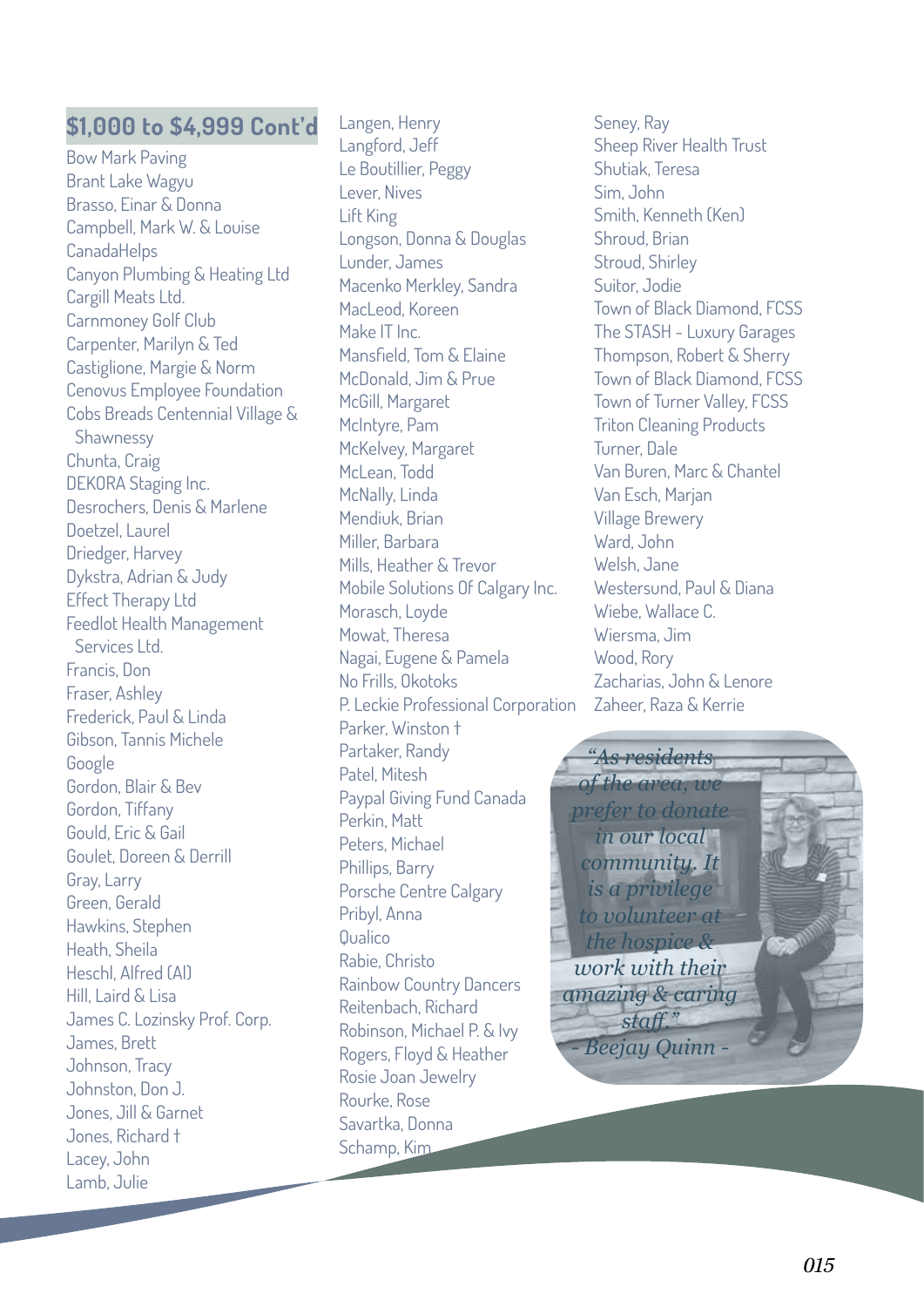Adam, Ron & Lynn Anderson, Dave Azuridge Estate Hotel Bachand, Sandra & Claude Bartnik, Sean Blackfoot Metals Ltd. Blasetti, Linda Boake, Julie Brecht, Lydia Bryant, Debbie Canadian Pacific Carruthers, Jean Cathro, Lorraine & Doug Cherneski, Kaye Chinook Honey Company Ltd. Christ The Redeemer Catholic **Schools** Clifford, Steve & Tina Close, Carol Coli, Gordon Coonfer, Douglas Davis, Lane Deglow, Ross Dicks, Anthony Dowding, Jillian Enbridge Inc. Engen, Aaron & Lorena Fredericks, Tom & Charlotte Friesen, Bob & Bev Froc, Jay & Diana Gilbert, Don & Rae Gray, Marilyn S. Gregor, Dale & Lynette Griep, David Guild, Carol Gutek, Thomas & Gladys Hepfner, Morley Holland, Robert & Connie Homeworks Custom Interiors Inc. Ingraham, Rosemary

Jackson, Connie James, Kaye Jensen, Shawn & Tanya Jones, Garnet Jonker, Harry & Anne Kearns, Jim Kemp, Valerie R. (Val) Krushelniski, Andrew Kyfiuk, Jim Leavitt, Marci & Mitch Leicht, Katherine (Katie) Ley, Janet Lievaart, Paul & Beth Lipkan, Cheryl & Ivan Litchfield, Nathan Lloyd, Lori Loblaws Inc Loeffelholz Tractor Parts Ltd Lyle Reeves Funerals Inc. Mark, Stuart Mansfield, Tom & Elaine McArthur, Sean & Jaquie McClinton, Robert & Susan McKay, Robbie & Gerri Miller, Stacey Morrow, Glen & Sandra Myers, Brian R. Nelson, Colleen OK Tire & Auto Service Palardy, Kevin Palardy, Rick Peckham, Winnifred Piercy, Marie Plains Midstream Canada Pollard, Terry Powell, (Dwight) Greg Premium Artificial Lift Systems Ltd. Quality Tube Supply Ltd. Raniga, Neel Reichert, Henry Reiss, Frances Rooke, Thomas Rose, Tim Ross, Don Salmon-Cherry, Brenda **\$500 to \$999** Jackson, Connie Saxinger, Jeff

Schulz, Vince Shaw, Wes Sicotte, Brad Siyaya Ltd Smed, Nicola (Nicki) Solle Interiors Sprung Instant Structures Ltd. St. Aidans Church Suncor Energy Inc. Sweet, Garry Tannas, Douglas The Cedar Shop Thompson, Julie Tiedje, Mike & Karen Todd, Laura Tyler, Terrence Veale, David & Mary Ward, Brian We Wash Windows Webb, Dixie & H. Anthony Wedderburn, Kathy Wiebe, Garry Willumsen, (Tatiana A.) Tania Wilson, Linda Woodcox, Amanda Woodlock, Fred

*"Supporting the community we live in is very important. Foothills Country Hospice offers loved ones exceptional care. What is unexpected is the beautiful setting, depth of knowledge & cheerful, compassionate staff & volunteers." - Sandra Macenko Merkley -*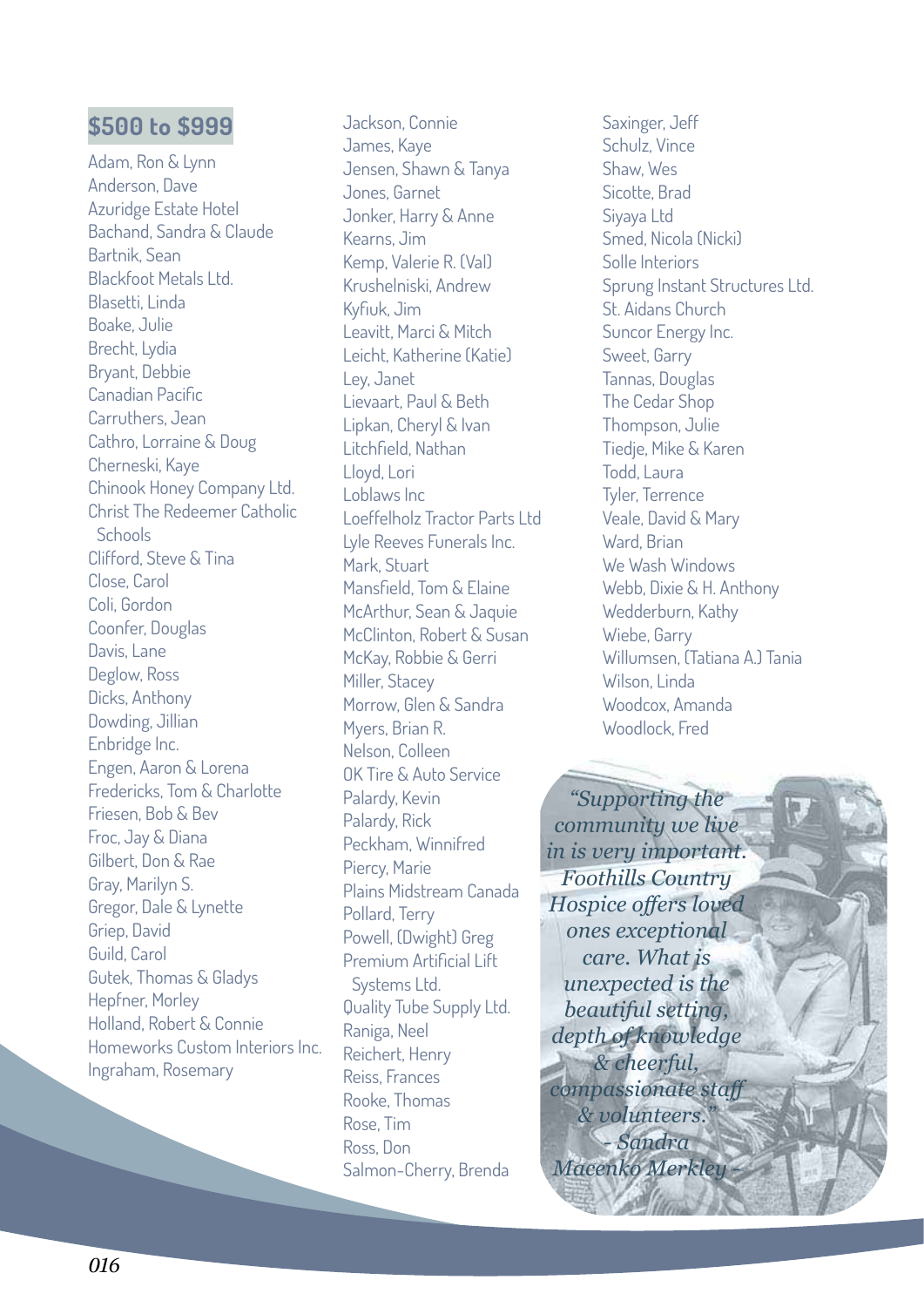### OUR BOARD OF DIRECTORS

**Allison Bichel, Director** Senior Provincial Director, Alberta Health Services

**Bob Buchanan, Director** Retired Financial Services Executive

**David deMedeiros, Vice Chair** Human Resource Specialist, Enbridge

**Tiffany Gordon, Director** Director of Club House Operations, Carnmoney Golf Club

**Linda McNally, Director** Community Leader Extraordinaire

**Dr. Greg Powell, Director** Professor Emeritus, Family & Emergency Medicine, University of Calgary; Founder & Director Emeritus, STARS

**Karen Nielsen, Director** Chief Development Officer, Seven Generations Energy

**Nicki Smed, Director** Entrepreneur

**Kerri Sprung-Avery, Director** Designer, KSA Designs

**Adam Stepa, Treasurer** Partner, Infinite Chartered **Accountants** 

**David West, Chair** Barrister & Solicitor, West-Legal

### PROUDLY ASSOCIATED WITH

fam



**Canadian Hospice Palliative Care Association** Association canadienne de soins palliatifs







alberta hospice palliative care association

### FIND US ON